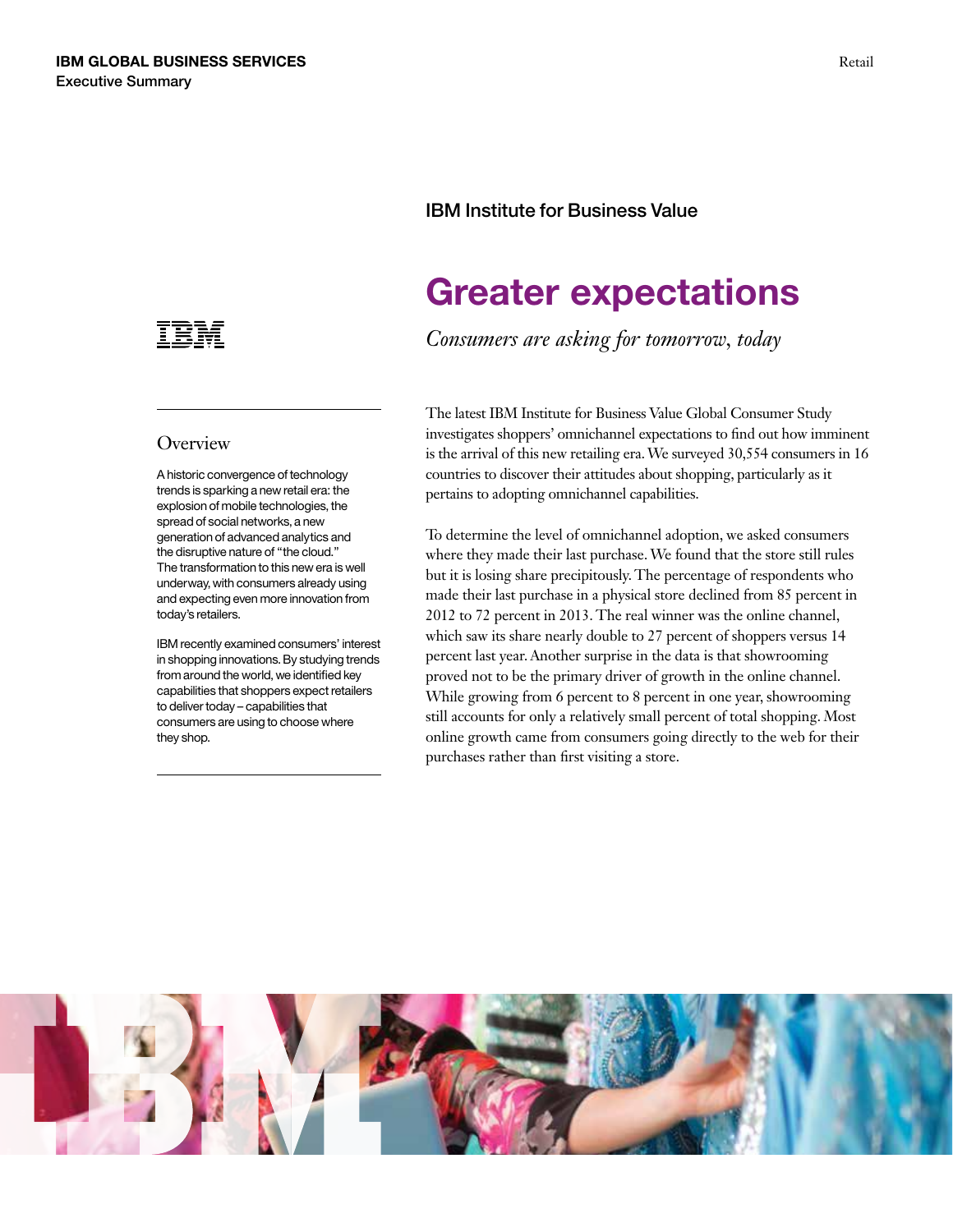the retailer to deliver in terms of omnichannel capabilities. Across the In addition, we measured consumers' expectation levels – what they want population, we found the five most important omnichannel capabilities to be:

- Price consistency across shopping channels
- Ability to ship items that are out of stock in the store directly to home
- • Option to track the status of an order
- • Consistent product assortment across channels
- Ability to return online purchases in the store.

It is becoming all the more critical for retailers to connect with consumers one-on-one. IBM investigated three contact methods: Social handle, Location and Mobile number (SoLoMo) and found that shoppers' SoLoMo adoption levels ultimately revealed four distinct consumer groups:

- *• Traditional (19 percent of study population)* Uses least amount of technology while shopping.
- *• Transitioning (40 percent)* Uses technology mostly to gather research and other information.
- *• Tech-intrigued (29 percent)* Uses SoLoMo from browsing to buying.
- *• Trailblazers (12 percent)* Uses SoLoMo extensively, including as a retailer evaluation tool.

 prices, find merchandise, read reviews and track their orders. Their In particular, the Trailblazers stood out based on their high expectations that retailers provide SoLoMo capabilities. Trailblazers are the ones leading the path to an era of "self-serve" retail. They want to control the entire process. They are comfortable using their own devices to check interest in shopping via social networks greatly differentiates them from other groups. With their fluidity of shopping across channels, the Trailblazers must have consistency of services, pricing and assortment from their retailers. Trailblazers are also the most agile shoppers as they will switch retailers easily if these capabilities are not provided.

 Of all four groups, we see Trailblazers as the future of shoppers. They are not a miniscule group of "bleeding-edge" first-adopters. This 12 percent is influential, affluent and optimistic and they are paving the path for others to follow. The Tech-intrigued and Transitioning groups, together representing 69 percent of our study population, are already comfortable with technology and interested in SoLoMo. It's only a matter of time before many have the same level of expectations as Trailblazers.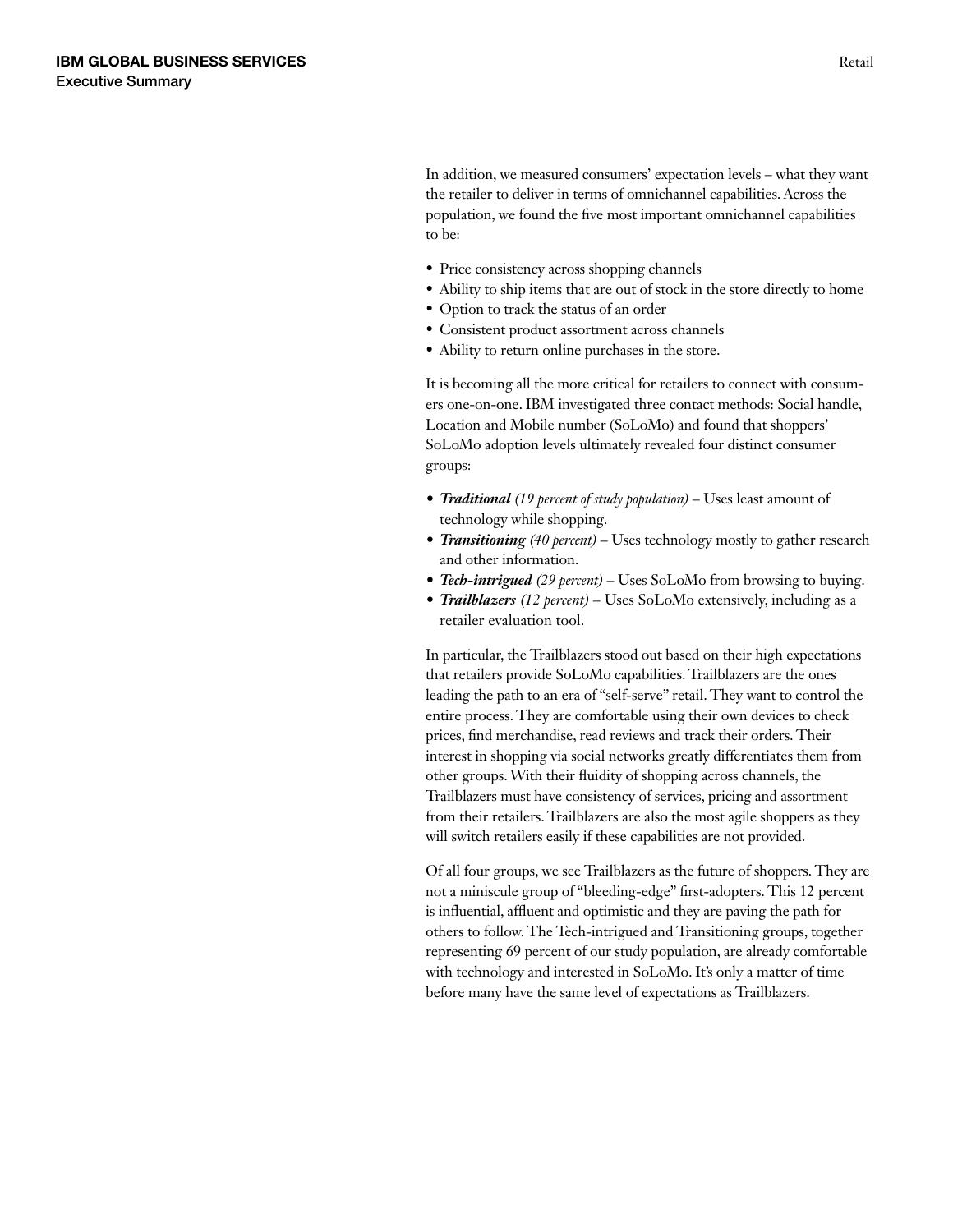#### Authors

Kali Klena [kklena@us.ibm.com](mailto:kklena@us.ibm.com)

Jill Puleri [jpuleri@us.ibm.com](mailto:jpuleri@us.ibm.com) 

Laura VanTine [Katzl@us.ibm.com](mailto:Katzl@us.ibm.com)

To request a full version of this paper when it becomes available, e-mail us at [iibv@us.ibm.com](mailto:iibv@us.ibm.com) 

Be among the first to receive the latest insights from the IBM Institute for Business Value. Subscribe to IdeaWatch, our monthly e-newsletter featuring executive reports that offer strategic insights and recommendations based on IBV research: **ibm.com**[/gbs/ideawatch/](ibm.com/gbs/ideawatch/subscribe) [subscribe](ibm.com/gbs/ideawatch/subscribe) 

Access IBM Institute for Business Value executive reports on your tablet by downloading the free "IBM IBV" app for iPad or Android from your app store.

## Learning from the new middle

 SoLoMo they are still omnichannel-savvy consumers. With their The largest group (40 percent of respondents) is Transitioning shoppers. This group is using technology primarily to conduct research and therefore is not yet clamoring for the latest shopping innovations. Transitioning shoppers do, however, like to see inventory information and the status of their orders. Although they are not heavy users of open-minded view toward innovation, we believe this group will evolve and embrace SoLoMo.

trigued come from many walks of life. As Tech-intrigued shoppers gain The Tech-intrigued shopper group (29 percent of respondents) may include early adopters of technology and is quite interested in SoLoMo usage. While slightly younger than the average shopper, the Tech-inwallet size and additional responsibilities, they may well follow the Trailblazers and look to avail themselves of all possible shopping benefits.

## Serve Trailblazers to stay competitive

Switching costs are low and expectations are high. Consumers are beginning to become impatient with the retailers that don't offer important omnichannel benefits. In order to stay competitive in addressing the greater expectations of today's shoppers, retailers need to do two things quickly: deliver consumers' top five most important omnichannel capabilities; and assess current capabilities against the Trailblazers' needs, with great attention to the online must-haves and the in-store differentiators.

#### How can IBM help?

- Business Consulting and Delivery Services IBM helps retailers formulate, implement and operationalize programs to respond to changing customer buying behaviors, align organizational structure and metrics, and transform customer-centric processes.
- **Retail Industry Solutions** IBM offers a comprehensive portfolio of Retail solutions comprising merchandising and supply chain management, multi-channel retailing, retail performance analytics and TotalStore solutions to help retailers deliver the fastest time to value at the lowest risk.
- **Retail Center of Competency** IBM helps retailers make the best use of technology to streamline costs, reduce inefficiencies, aid product development and speed go-to-market activities. It also helps retailers build new capabilities to better understand, track and respond to consumer preferences, drawing on its team of highly skilled experts from around the world.